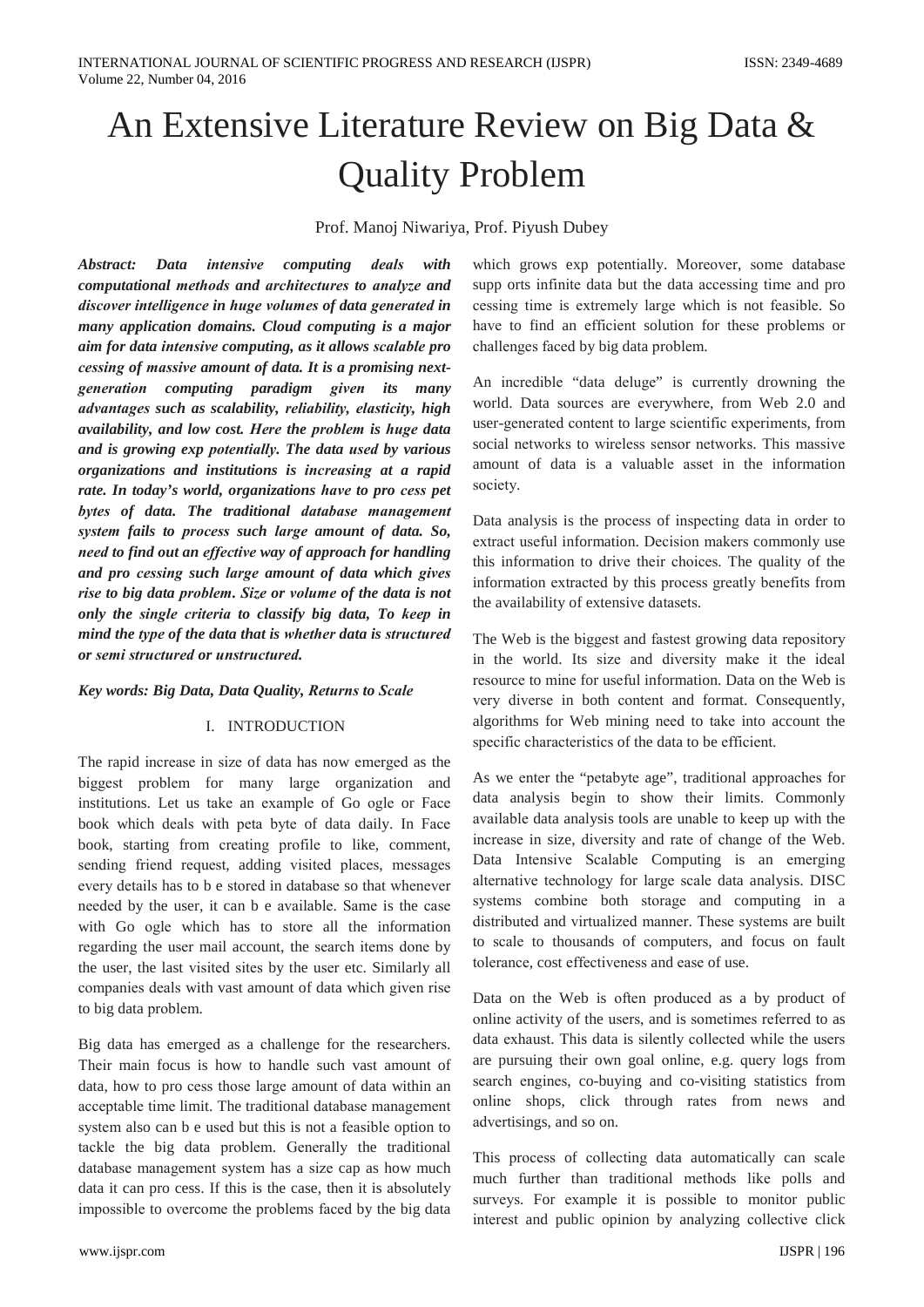behaviour in news portals, references and sentiments in blogs and micro-blogs or query terms in search engines.

Let us now more precisely define Web mining. Web mining is the application of data mining techniques to discover patterns from the Web. According to the target of the analysis at hand, Web mining can be categorised into three different types: Web structure mining, Web content mining and Web usage mining.

Web structure mining mines the hyperlink structure of the Web using graph theory. For example, links are used by search engines to find important Web pages, or in social networks to discover communities of users who share common interests

Web content mining analyzes Web page contents. Web content mining differs from traditional data and text mining mainly because of the semi-structured and multimedia nature of Web pages. For example, it is possible to automatically classify and cluster Web pages according to their topics but it is also possible to mine customer product reviews to discover consumer sentiments.

Web usage mining extracts information from user access patterns found in Web server logs, which record the pages visited by each user, and from search patterns found in query logs, which record the terms searched by each user. Web usage mining investigates what users are interested in on the Web.

Mining the Web is typically deemed highly promising and rewarding. However, it is by no means an easy task and there is a flip side of the coin: data found on the Web is extremely noisy.

### **Big Data Problem**

Big Data has developed on the grounds that there are using much kind of technologies which uses very large amount of data. One present challenge associated with big data is the trouble we face while working with it by utilizing traditional statistics/visualization packages and relational databases. So, need a "greatly parallel programming running on many numb er of servers". The other different difficulties confronted in big data administration include adaptability, unstructured data, availability, accessibility, constant monitoring, fault tolerance and many more. Notwithstanding varieties in the measure of data put away in different sectors, the sorts of data produced and put away i.e., whether the data encodes pictures, audio, video, or content/numeric data additionally vary notably from industry to industry. So, need a mechanism to overcome such big data problem.

- Volume: Hadoop gives system to scale out evenly to self-assertively substantial information sets to address such huge volume of information.
- Velocity: Hadoop handles incensed rate of information approaching from expansive framework.
- Variety: Hadoop bolsters complex occupations to handle any mixture of unstructured information.
- Variability: Hadoop handles data which is complex and varies according to size.





The key attributes of Hadoop are that it is redundant and reliable, that is if you lose a machine due to some failure, it automatically replicates your data immediately without the operator having to do anything, it is extremely powerful in terms of data access and is preliminary batch processing centric and makes it easier to distributed applications using MapReduce software paradigm. Moreover it runs on commodity hardware which cuts off the cost of buying special expensive hardware and RAID systems.

### **HDFS**

HDFS stands for Hadoop Distributed File System which is a distributed file system. It is designed so that very large size files can b e stored with streaming data access patterns, running on clusters of commodity hardware.

### Streaming data access

HDFS is designed with keeping in mind that it can use it like reading many times but writing only once. After accepting a dataset, have to analyze it thoroughly to understand the hidden pattern. So they are dealing here how to read the entire data set not just part of it.

# Commodity

Hadoop can be made run on low cost, easily available systems. Usually run it on no des of commodity system. As, cluster failure can happen, Hadoop is designed in such a way that it can overcome such failure easily.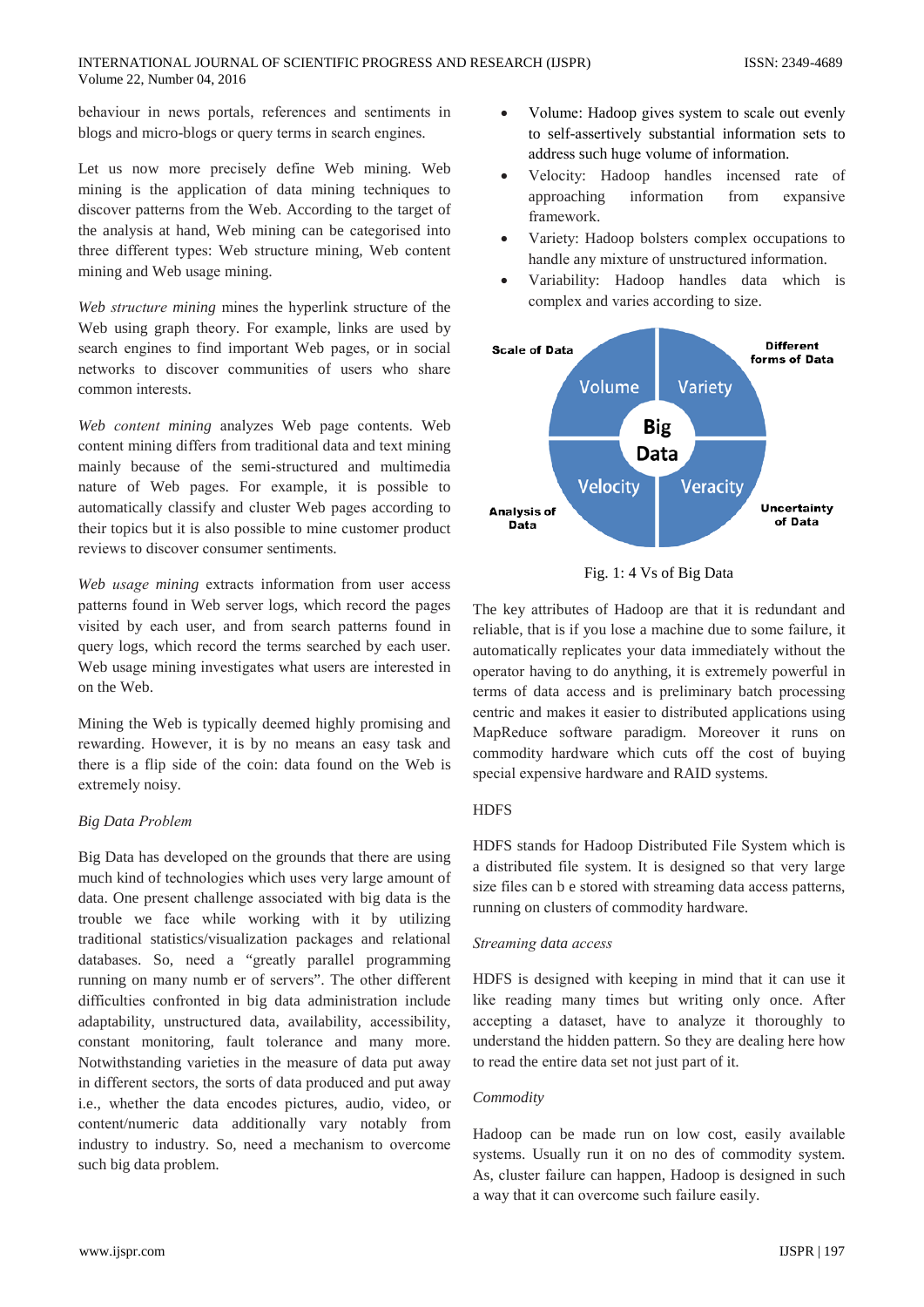| SR.<br>NO.     | TITLE                                                                                                                         | <b>AUTHORS</b>                                                 | <b>YEAR</b> | <b>METHODOLOGY</b>                                                                                                                                                                                                                                                                                           |
|----------------|-------------------------------------------------------------------------------------------------------------------------------|----------------------------------------------------------------|-------------|--------------------------------------------------------------------------------------------------------------------------------------------------------------------------------------------------------------------------------------------------------------------------------------------------------------|
| $\mathbf{1}$   | Big data, big data quality<br>problem                                                                                         | D. Becker, T.<br>D. King and<br><b>B.</b> McMullen             | 2015        | Key findings of this study reinforce that the<br>primary factors affecting Big Data reside in the<br>limitations and complexities involved with<br>handling Big Data while maintaining its integrity                                                                                                         |
| $\overline{2}$ | High quality clustering<br>of big data and solving<br>empty-clustering<br>problem with an<br>evolutionary hybrid<br>algorithm | J. Karimov<br>and M.<br>Ozbayoglu                              | 2015        | The model is implemented using a Hadoop<br>Mapreduce algorithm for achieving scalability<br>when faced with a Big Data clustering problem.                                                                                                                                                                   |
| 3              | Next Big Thing in Big<br>Data: The Security of the<br><b>ICT Supply Chain</b>                                                 | T. Lu, X.<br>Guo, B. Xu,<br>L. Zhao, Y.<br>Peng and H.<br>Yang | 2013        | Introduces several famous international models<br>both on physical supply chain and ICT supply<br>chain.                                                                                                                                                                                                     |
| $\overline{4}$ | Data quality: The other<br>face of Big Data                                                                                   | B. Saha and<br>D. Srivastava                                   | 2014        | This tutorial presents recent results that are<br>relevant to big data quality management, focusing<br>on the two major dimensions of (i) discovering<br>quality issues from the data itself, and (ii) trading-<br>off accuracy vs efficiency, and identifies a range<br>of open problems for the community. |
| 5              | Cross-platform aviation<br>analytics using big-data<br>methods                                                                | T. Larsen                                                      | 2013        | Key aviation data sets for operational analytics,<br>presents a methodology for application of big-<br>data analysis methods to operational problems,<br>and offers examples of analytical solutions using<br>an integrated aviation data warehouse.                                                         |

#### **II. LITERATURE SURVEY**

D. Becker, T. D. King and B. McMullen, [1] A USAF sponsored MITRE research team undertook four separate. domain-specific case studies about Big Data applications. Those case studies were initial investigations into the question of whether or not data quality issues encountered in Big Data collections are substantially different in cause, manifestation, or detection than those data quality issues encountered in more traditionally sized data collections. The study addresses several factors affecting Big Data Quality at multiple levels, including collection, processing, and storage. Though not unexpected, the key findings of this study reinforce that the primary factors affecting Big Data reside in the limitations and complexities involved with handling Big Data while maintaining its integrity. These concerns are of a higher magnitude than the provenance of the data, the processing, and the tools used to prepare, manipulate, and store the data. Data quality is extremely important for all data analytics problems. From the study's findings, the "truth about Big Data" is there are no fundamentally new DO issues in Big Data analytics projects. Some DQ issues exhibit return-s-to-scale effects, and become more or less pronounced in Big Data analytics, though. Big Data Quality varies from one type of Big Data to another and from one Big Data technology to another.

J. Karimov and M. Ozbayoglu, [2] Achieving high quality clustering is one of the most well-known problems in data mining. k-means is by far the most commonly used clustering algorithm. It converges fairly quickly, but achieving a good solution is not guaranteed. The clustering quality is highly dependent on the selection of the initial centred selections. Moreover, when the number of clusters increases, it starts to suffer from "empty clustering". The motivation in this study is two-fold. Authors not only aim at improving the k-means clustering quality, but at the same time not being affected by the empty cluster issue. For achieving this purpose, authors developed a hybrid model, H(EC)2S, Hybrid Evolutionary Clustering with Empty Clustering Solution. Firstly, it selects representative points to eliminate Empty Clustering problem. Then, the hybrid algorithm uses only these points during centroid selection. The proposed model combines Fireworks and Cuckoosearch based evolutionary algorithm with some centroidcalculation heuristics. The model is implemented using a Hadoop Mapreduce algorithm for achieving scalability when faced with a Big Data clustering problem. The advantages of the developed model are particularly attractive when the amount, dimensionality and number of cluster parameters tend to increase. The results indicate that considerable clustering quality performance improvement is achieved using the proposed model.

T. Lu, X. Guo, B. Xu, L. Zhao, Y. Peng and H. Yang, [3] In contemporary society, with supply chains becoming more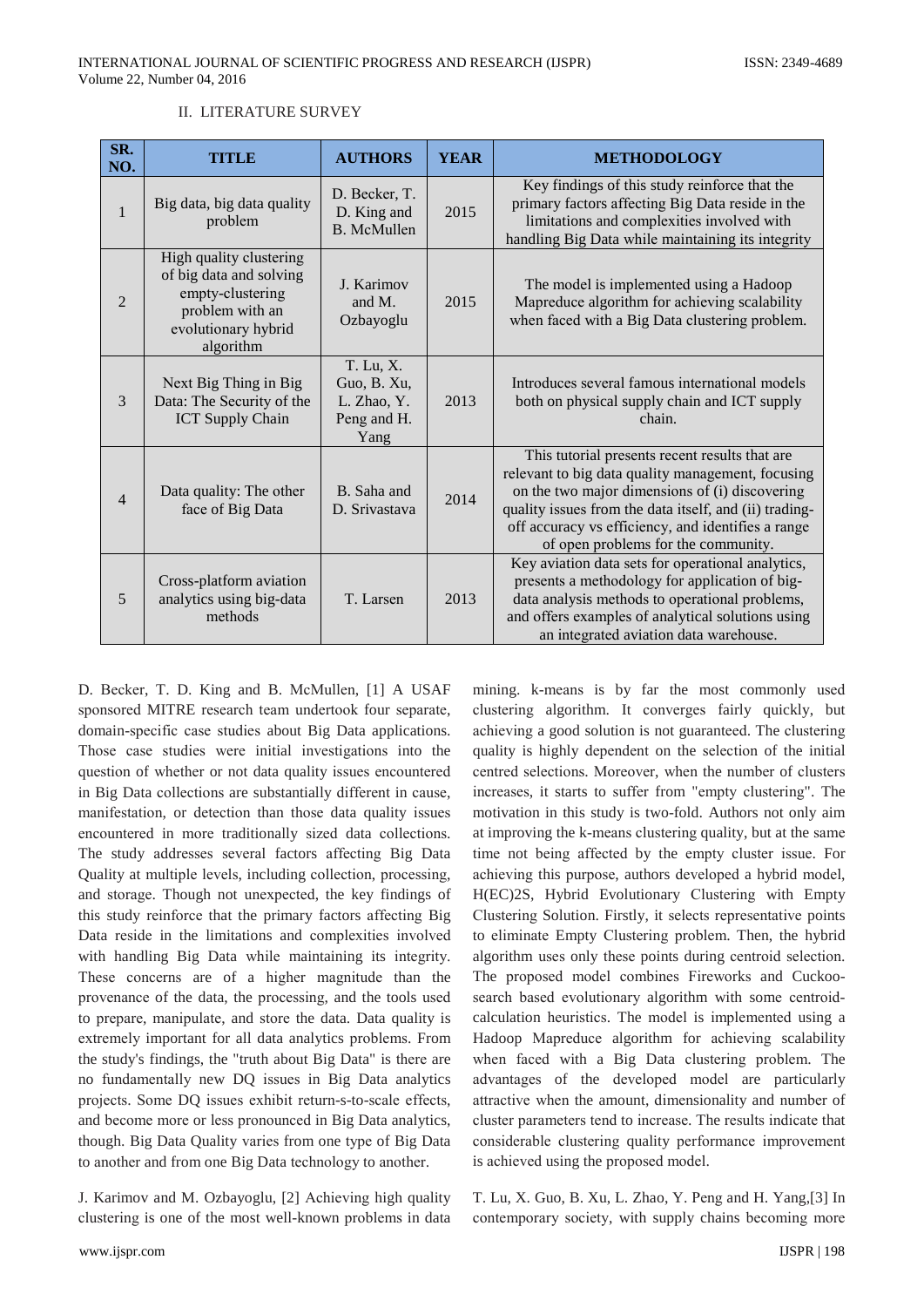and more complex, the data in supply chains increases by means of volume, variety and velocity. Big data rise in response to the proper time and conditions to offer advantages for the nodes in supply chains to solve previously difficult problems. For any big data project to succeed, it must first depend on high-quality data but not merely on quantity. Further, it will become increasingly important in many big data projects to add external data to the mix and companies will eventually turn from only looking inward to also looking outward into the market, which means the use of big data must be broadened considerably. Hence the data supply chains, both internally and externally, become of prime importance. ICT (Information and Telecommunication) supply chain management is especially important as supply chain link the world closely and ICT supply chain is the base of all supply chains in today's world. Though many initiatives to supply chain security have been developed and taken into practice, most of them are emphasized in physical supply chain which is addressed in transporting cargos. The research on ICT supply chain security is still in preliminary stage. The use of big data can promote the normal operation of ICT supply chain as it greatly improve the data collecting and processing capacity and in turn, ICT supply chain is a necessary carrier of big data as it produces all the software, hardware and infrastructures for big data's collection, storage and application. The close relationship between big data and ICT supply chain make it an effective way to do research on big data security through analysis on ICT supply chain security. This paper first analyzes the security problems that the ICT supply chain is facing in information management, system integrity and cyberspace, and then introduces several famous international models both on physical supply chain and ICT supply chain. After that the authors describe a case of communication equipment with big data in ICT supply chain and propose a series of recommendations conducive to developing secure big data supply chain from five dimensions.

B. Saha and D. Srivastava, [4] in the Big Data era, data is being generated, collected and analyzed at an unprecedented scale, and data-driven decision making is sweeping through all aspects of society. Recent studies have shown that poor quality data is prevalent in large databases and on the Web. Since poor quality data can have serious consequences on the results of data analyses, the importance of veracity, the fourth 'V' of big data is increasingly being recognized. In this tutorial, highlight the substantial challenges that the first three `V's, volume, velocity and variety, bring to dealing with veracity in big data. Due to the sheer volume and velocity of data, one needs to understand and (possibly) repair erroneous data in a scalable and timely manner. With the variety of data, often from a diversity of sources, data quality rules cannot be specified a priori; one needs to let the "data to speak for itself" in order to discover the semantics of the data. This tutorial presents recent results that are relevant to big data quality management, focusing on the two major dimensions of (i) discovering quality issues from the data itself, and (ii) trading-off accuracy vs efficiency, and identifies a range of open problems for the community.

T. Larsen, [5] This paper identifies key aviation data sets for operational analytics, presents a methodology for application of big-data analysis methods to operational problems, and offers examples of analytical solutions using an integrated aviation data warehouse. Big-data analysis methods have revolutionized how both government and commercial researchers can analyze massive aviation databases that were previously too cumbersome, inconsistent or irregular to drive high-quality output. Traditional data-mining methods are effective on uniform data sets such as flight tracking data or weather. Integrating heterogeneous data sets introduces complexity in data standardization, normalization, and scalability. The variability of underlying data warehouse can be leveraged using virtualized cloud infrastructure for scalability to identify trends and create actionable information. The applications for big-data analysis in airspace system performance and safety optimization have high potential because of the availability and diversity of airspace related data. Analytical applications to quantitatively review airspace performance, operational efficiency and aviation safety require a broad data set. Individual information sets such as radar tracking data or weather reports provide slices of relevant data, but do not provide the required context, perspective and detail on their own to create actionable knowledge. These data sets are published by diverse sources and do not have the standardization, uniformity or defect controls required for simple integration and analysis. At a minimum, aviation big-data research requires the fusion of airline, aircraft, flight, radar, crew, and weather data in a uniform taxonomy, organized so that queries can be automated by flight, by fleet, or across the airspace system.

X. L. Dong and D. Srivastava, [6] The Big Data era is upon us: data is being generated, collected and analyzed at an unprecedented scale, and data-driven decision making is sweeping through all aspects of society. Since the value of data explodes when it can be linked and fused with other data, addressing the big data integration (BDI) challenge is critical to realizing the promise of Big Data. BDI differs from traditional data integration in many dimensions: (i) the number of data sources, even for a single domain, has grown to be in the tens of thousands, (ii) many of the data sources are very dynamic, as a huge amount of newly collected data are continuously made available, (iii) the data sources are extremely heterogeneous in their structure, with considerable variety even for substantially similar